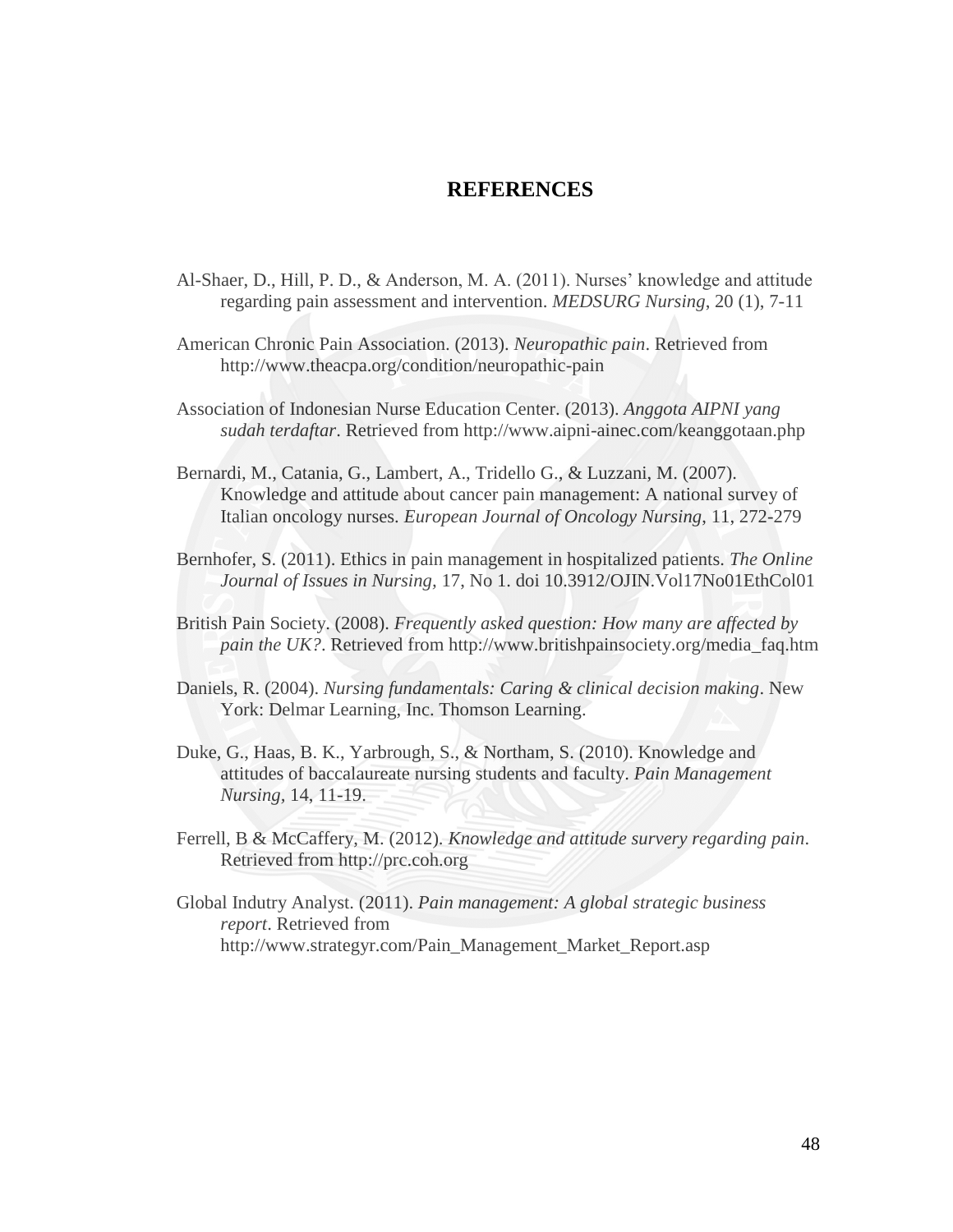- Hanks-Bell, M, Halvey K, & Paice, J.A (2004). Pain assessment and management in aging*. The Online Journal of Issue in Nursing, 9, No 3.* Retrieved from http://www.nursingworld.org/MainMenuCategories/ANAMarketplace/ANAPer iodicals/OJIN/TableofContents/Volume92004/No3Sept04/ArticlePreviousTopi c/PainAssessmentandManagementinAging.html
- Health Professional Education Quality. (2012). *Standar kompetensi perawat Indonesia*. Retrieved from http://hpeq.dikti.go.id/v2/images/Produk/18.3-Draf-STANDAR-KOMPETENSI-PERAWAT.pdf
- Henry, M. R. (2010). *Knowledge and attitude of nurses about pain management in patients with cancer*. Retrieved from http://cardinalscholar.bsu.edu/bitstream/123456789/193723/1/Henrymd\_2010- 2\_BODY.pdf
- International Association for the Study of Pain. (2011). *Pain*. Retrieved from http://www.iasp-pain.org/AM/Template.cfm?Section=Pain\_Definitions
- International Council of Nurses. (2010). *Definition of nursing*. Retrieved from http://www.icn.ch/about-icn/icn-definition-of-nursing/
- Kipkorir, C. (2011) . *Knowledge and attitude of nurses toward pain management among the elderly: A case study of the local health care centers, Kokkola*. Retrieved from https://publications.theseus.fi/bitstream/.../Christopher\_Kipkorir.pdf?...1
- Lalande, S., A. (2010). *A comparative study of knowledge of pain management in certified and non-certified oncology nurses*. Retrieved from http://scholarcommons.usf.edu/etd/1692
- Latchman, J. (2010). *Evaluating knowledge and attitude of undergraduate nursing students regarding pain management*. Retrieved from http://scholarcommons.usf.edu/etd/1694
- Lewis, S. L., Heitkemper, M. M., Dirksen, S. R., O'Brien, P. G., & Bucher, L. (2007). *Medical-surgical nursing: 7th edition*. Missouri: Mosby Elsevier.
- Lui, L., So, W., & Fong D. Y .T. (2007) . Knowledge and attitudes regarding pain management among nurses in Hong Kong medical units. *Journal of Clinical Nursing,* 17, 2014–2021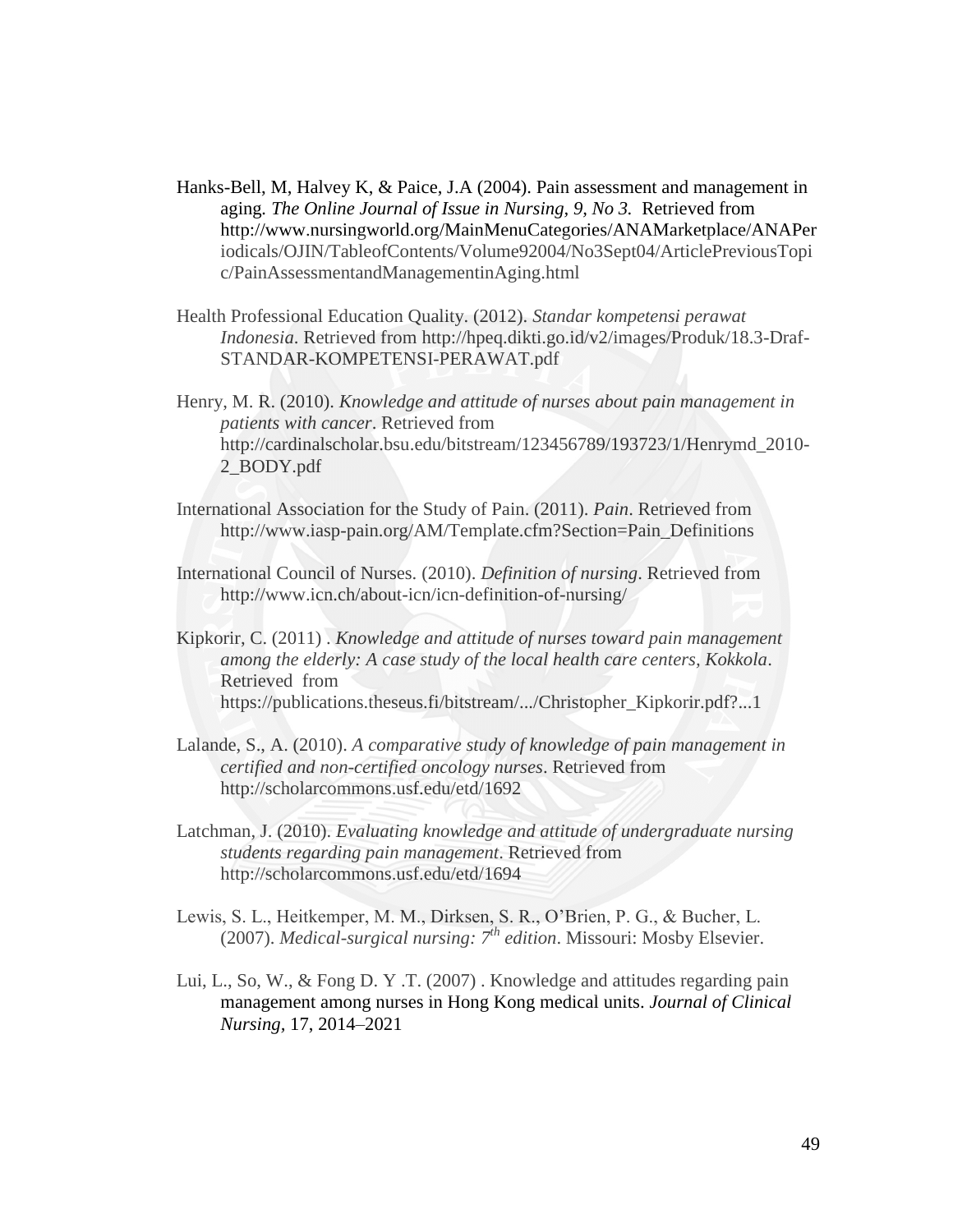- Maryland Board of Nursing. (2000). *Pain management nursing role/core competency: a guide competency for nurses.* Retrieved from http://www.mbon.org/practice/pain\_management.pdf
- McMillan, S. C., Hagan, S., Tittle, M., Laughlin, J., & Tabler, R. E. (2000). Knowledge and attitude of nurses in veterans hospitals about pain management in patients with cancer. *Oncology Nursing Forum*, 27, 1415-1422.
- Merriam Webster. (2013). *Knowledge.* Retrieved from http://www.merriamwebster.com/dictionary/knowledge
- Miller, A. J. (2012). *Hospice nurses attitudes and knowledge about pain management*. Retrieved from http://scholarcommons.usf.edu/etd/4165
- North American Nursing Diagnoses Association International. (2012). *Nursing diagnosis: Definition and classification*. West Sussex: John Wiley & Sons.
- Norwood, S. L. (2010). *Research essentials: Foundations for evidence based practice*. New Jersey: Prentice Hall.
- Notoadmojo, S. (2007). *Metodologi penelitian kesehatan*. Jakarta: Rineka Cipta.
- Nursing Online Resources & Research. (2012). *Nursing research theory Quantitative vs qualitative*. Retrived from http://www.utexas.edu/nursing/norr/html/links/research\_qua.html
- Plaisance, L. & Logan, C. (2006). Nursing students' knowledge and attitude regarding pain. *Pain Management Nursing*, 7 (4), 167-175.
- Polit, D. F., & Beck, C, T. (2006). *Essentials of nursing research: Methods, appraisal, and utilization*. Philadelphia: Lippincott Williams & Wilkins
- Putri, D. E. (2013). *Hubungan tingkat pengetahuan dan sikap dengan penerapan manajemen nyeri pada pasien kanker di rumah sakit kanker Dharmais*. Depok: Universitas Indonesia.
- Rahimi-Madise, M., Tavakol, M., & Denick, R. (2010). A quantitative study of Iranian nursing students' knowledge and attitude toward pain: Implication for education. *International Journal of Nursing Practice*, 16, 478-483.